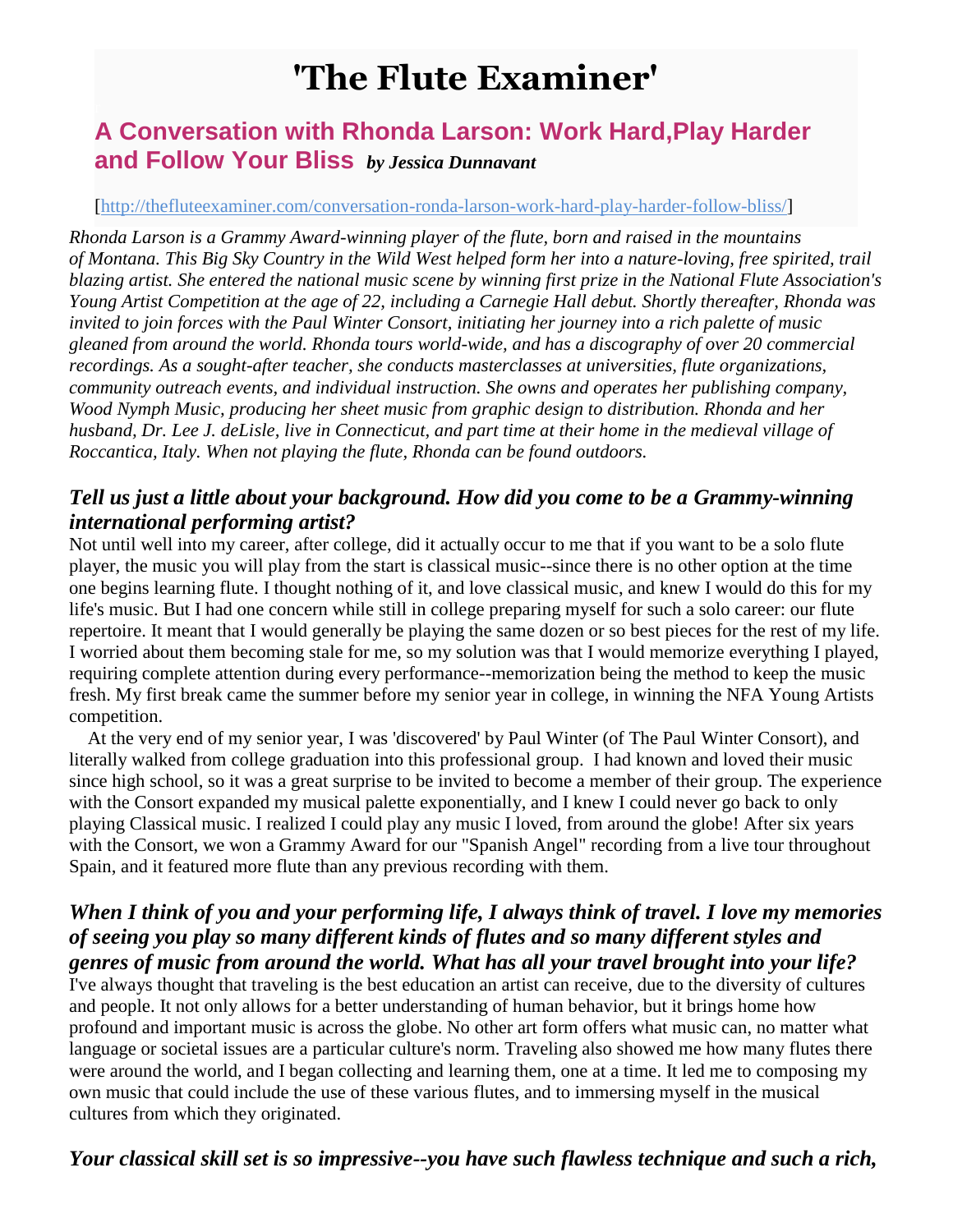#### *vibrant sound. What sorts of things do you do to stock your toolbox, so to speak?*

It is all in how I train while practicing, with the goal of how I want my performances to be. My facility on the flute cannot be an issue--after all, the challenges of the flute are our problems to solve, and should not be noticeable to our listeners as much as is possible. First and foremost, I focus on relaxed (liquid) fingers, and as little tension as possible in how I produce the sound or even how I use my body. If I pay attention to these finer points, how it sounds, how to deliver it when in training (practice), then I have complete, unhindered freedom when I perform.

#### *What is the difference, in your mind, between life as a composer and life as a performer of other people's music?*

Excellent question, I wish I could answer it! I never thought I would write my own music, so it is a great surprise, and I am reluctant to call myself a 'composer'. I write so I can have music to play, and that is how it started--I needed something new, tailored to my interests and certain techniques that appealed to me on the flute. I write to perform, so I can't really separate the two. But I can say that writing my own music is often the most difficult task of anything I do. It takes so much time, and even then, it doesn't guarantee an end result. The process is very mystical to me: it's like a gift offered to me, and I have to figure it out--catch it while it comes past me in the wind, metaphorically speaking. Playing classical music, I never thought much about the fact that this was someone else's music, because as interpreters, it must become *our* music. But what an amazing difference when the music comes from yourself, and is fully relevant to not only the time in which you live, but is an offering to give back to your world! The circle of this process is like a gift given to me. I must do the work of developing and comprehending it, then it is given back to the world--which again is a gift back to me by the very act of playing it forward into the hearts of the hearers!

#### *It's really easy for those of us with Classical training to find ourselves locked inside the box of printed music. How can we start to break out?*

I couldn't agree more with the 'locked box' syndrome. Too many people play right TO the stand/music, not to its listeners, and the printed page tends to bring this about. It is understandable that people are afraid to play from memory, but one can at least *practice* their music from memory. It is incredible how it opens your ears and gives you a real depth once you play from the inside out, rather than the outside in (reading). Learn slow tunes by ear, never looking at a single written note. Or, start by memorizing Mozart, because it has predictable sequences, developments, patterns and scales. It teaches us how to organize our brains in order to play from memory. There is a profound freedom in playing without reading, and with no music stand to block us from the people to whom we are playing.

#### *I'm someone who spends the bulk of my professional life teaching flute lessons to children and teens. I'm always trying to find ways to teach my students how to find their own creativity and their own voice. What are some ways you might encourage those things?*

I think it can start with the exercises. Get them to make up an exercise for any particular issue--or make it up together. This will start to develop a personal/meaningful sense of playing that will already be more musical. Generally, the etudes and all the technique work that is such a huge focus so early on tends to divorce the student from musicality, because etudes aren't designed for that. Think of the benefit of combining both elements, technical practice that is musical, rather than compartmentalizing technique over here in this corner for twenty minutes, music over there in that corner for twenty minutes. Not segregating exercises from musicality *other than to refine them* is more true to the end goal of performing/playing. If a student doesn't feel anything because of the nature of the exercises, it's just like typing, a means to an end that will someday happen (music), but often doesn't. For example, my typing is not the meaning of what I'm writing, only the technique/means. But in my opinion, etudes are too heavily emphasized too soon for young students, and they learn to despise the work, and then don't ever get to the joy/music of it. If a student learns to create some of their own exercises, they are also learning about writing music, and this can develop with time to expand to writing their own music.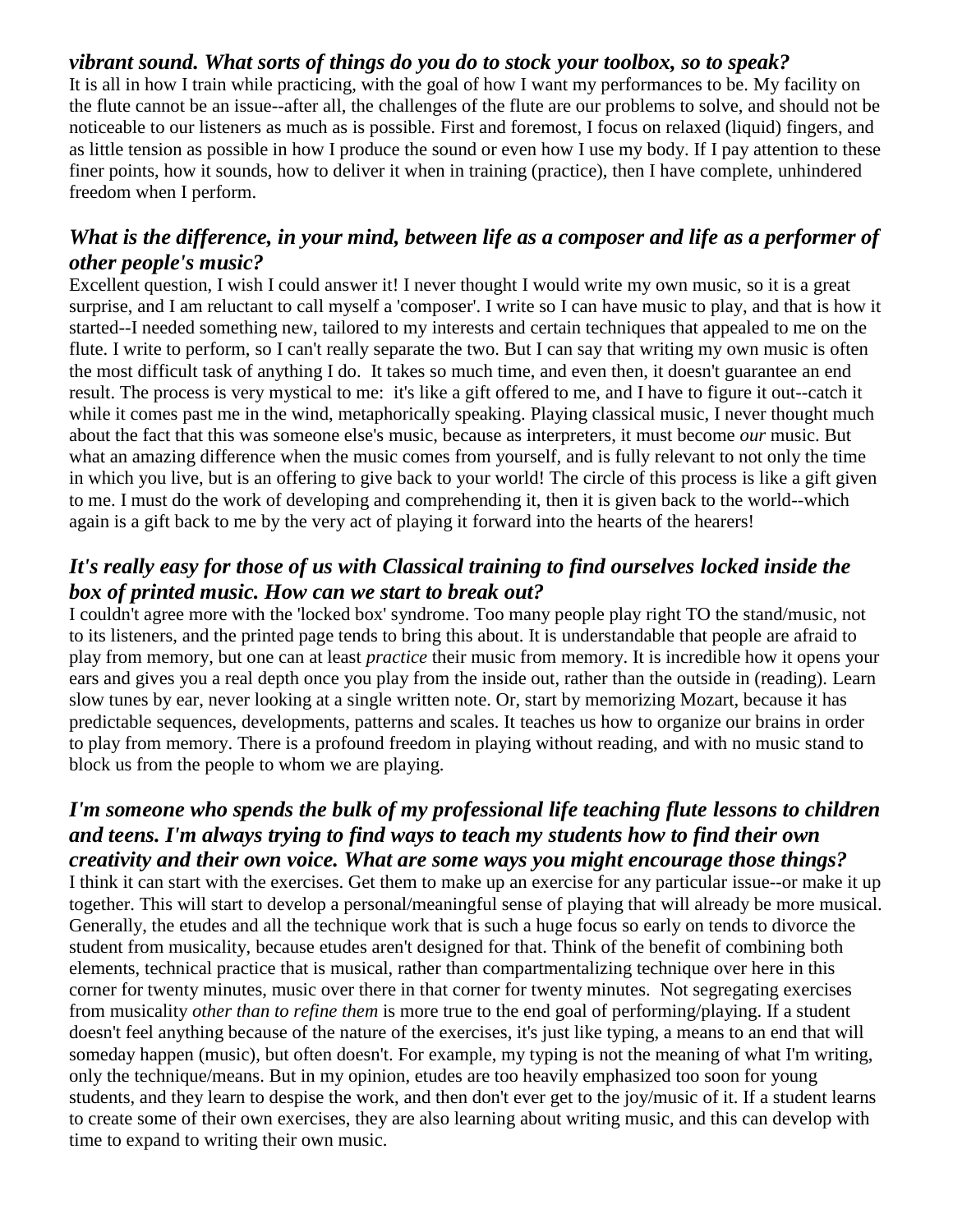#### *Traditional career paths in music (full time orchestral or teaching work) are more difficult to follow than ever, and sometimes the nontraditional path is much more fulfilling. Do you have advice for young musicians who are trying to find their niches in our world?*

I always say that I could never have predicted doing what I do, today! It was not a plan put down on paper, it was a life that offered a bread crumb here, another one there, and I followed them. The bread crumbs are the clues or opportunities we get, and it often takes courage to follow them, especially if you don't have an example of others following a path that looks similar to yours. I think that to diversify oneself in music is a helpful mindset for today's careers. Be able to do more than just *one* thing---one style/genre, one flute, one technique. Ask yourself what music really appeals to you. Follow it! Try other flutes, because the world is full of their existence and offerings. Learn to make up your own music, just for fun, not with some pressured goal in doing it. Further, be ready for anything. If an opportunity comes, and you are not ready, you will not follow the opportunity. If you are ready and no opportunity comes, you must try to create one. Best of all is when you are ready, and the opportunity comes: you open that new door, entering a place which may be entirely unique to your individual path.

As Joseph Campbell put it, "follow your bliss!"

*World Flute Society* **<http://worldflutesociety.org/>**

### **INTERVIEW with Rhonda Larson**

*By Dr. Kathleen Joyce-Grendahl*

#### *What brought you to world flutes?*

At a particular juncture in my professional career I wanted to try something entirely different from the Western European flute, and I obtained a finely-crafted bansuri. With the instrument in my possession and so taken with its compelling and earthy sound, I was instantly struck by the knowledge that each culture around the world had its own unique flute(s). I began learning the flutes, and it was clear to me that the varied voices of these ethnic flutes were actually another voice of my own soul. Never could I have predicted the path on which I found myself, not only playing these flutes but writing music to incorporate their use. It is a soulful path that has the spirit or wind as the basis for all of my musical endeavors, and that is precisely what it feels like - a gift of an expanded expression of spirit through sound/music.

#### *What is the most difficult and the most positive thing about performing?*

The most difficult aspect for me about performing is that, as my husband says, "You are in sales." Meaning, the business side of what I do means having to procure concerts. I always say, "I signed up to be as good as I can possibly be at what I do-live my art. And now I have to talk you into it? Convince you to book me to perform?" That is the sales part, and I am so surprised about this reality, meaning that I have to describe a musical paradigm using mere words to implore people to listen. I have always had conflicted feelings about this 'selling/pitching' concept, although it is the necessary marketing that must be done in order to get to perform. The cold calls or cold contacts must be made. I honestly do not want to have to convince people, or "go after" getting concerts; rather, I would like the music/craft to speak for itself and pave its own way. But the reality is that this is one of the necessary tasks of being an artist.

As to the most positive aspect about performing, hands down the answer is: GETTING TO DO IT! I honestly live for getting to give what I have been given--the moment of walking onto the stage and sharing it. Otherwise, I am just in the practice room, working toward the next time I get to give it away. That love and joy of getting to perform completes the whole circle of progression: gift, work, fruition, and finally, sharing.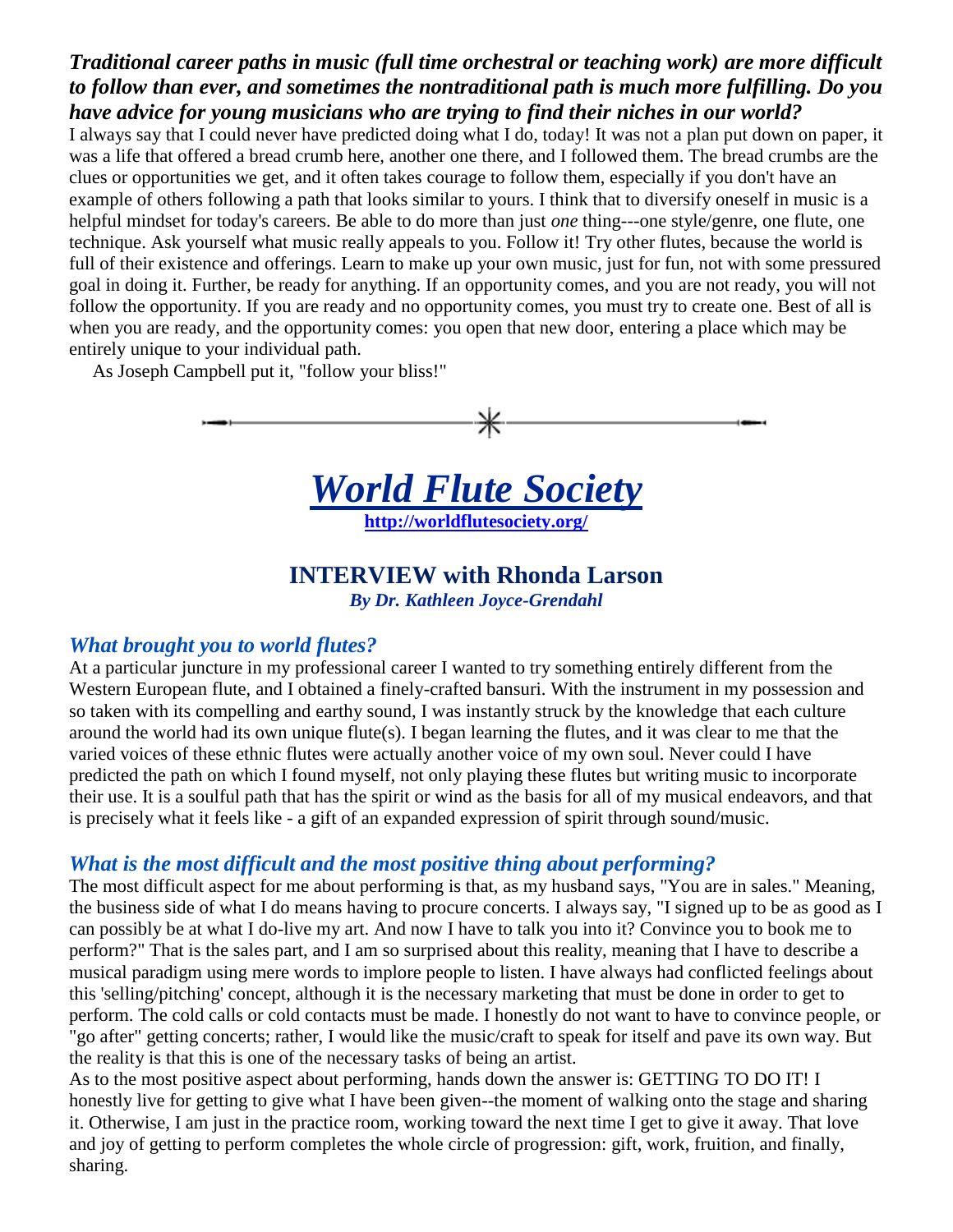#### *What do you wish people knew about you?*

It is true when I say I was born wanting to play the flute, although I had to wait until band was offered in grade five (age ten) in order to begin. Then and there, I said to myself, "My life can finally begin," and it did. I was a diary-keeper at the time, and have been an avid journaler all my life, with the earliest diary still in existence coming from grade six. It is hilarious to read any part of this diary for many reasons, not the least of which my sign-off at the end of each daily entry always said, "Bye, Rolf!" This is the nickname that I gave to myself, which were the letters of my full name, standing for Rhonda Orlene Larson Flute. All through the diary on any page where there was still available space, I always wrote some calligraphic variation of lettering in all capitals that said, "FLUTE," or "FLUTE POWER," often with a heart around it! I even made a t-Shirt for myself where I traced on a beautiful font which read FLUTE POWER across the chest, painted with colorful fabric ink. I still own that tiny t-shirt. Clearly, I have always been a freak for the flute--all flutes--from the very beginning, and I am so fortunate to keep living that beautiful life it has given me. The flute chose me, rather than the other way around, and it gives me wings!



## *View Rhonda's latest video,*

**["Metamorphosis"](https://www.youtube.com/watch?v=qEjrGzvnO3Y&feature=youtu.be)**

## *live from Martha's Vineyard:*

 **[\[https://www.youtube.com/watch?v=qEjrGzvnO3Y&feature=youtu.be\]](https://www.youtube.com/watch?v=qEjrGzvnO3Y&feature=youtu.be)**

⋇

**We are happy to announce our new release,** *Live from China*, **which captures the live energy from a recent twenty-five city tour throughout China. It includes a BONUS TRACK (not from the China tour recordings) of Rhonda's new solo,** *Metamorphosis***, which took her four years to write due to its inherent complexities and inventive techniques. It was recorded in October, 2016, and features Larson's signature flute/voice unison (singing and playing simultaneously).** *Live from China* **performances took place in state-of-the-art theaters with an average seating capacity of 1,500-2,000. The recording features eleven different flutes from around the world, including the Native American triple flute, crystal flutes, bansuri, Celtic whistles, dizi, and more. Most of the selections are Larson's original World Fusion compositions, including arrangements of traditional Celtic, Armenian, Romanian, and Chinese melodies. The Ventus trio is comprised of Chris Rosser on piano/keyboards/electric Oud, Carolyn Koebel on world percussion, and Eliot Wadopian on bass.**